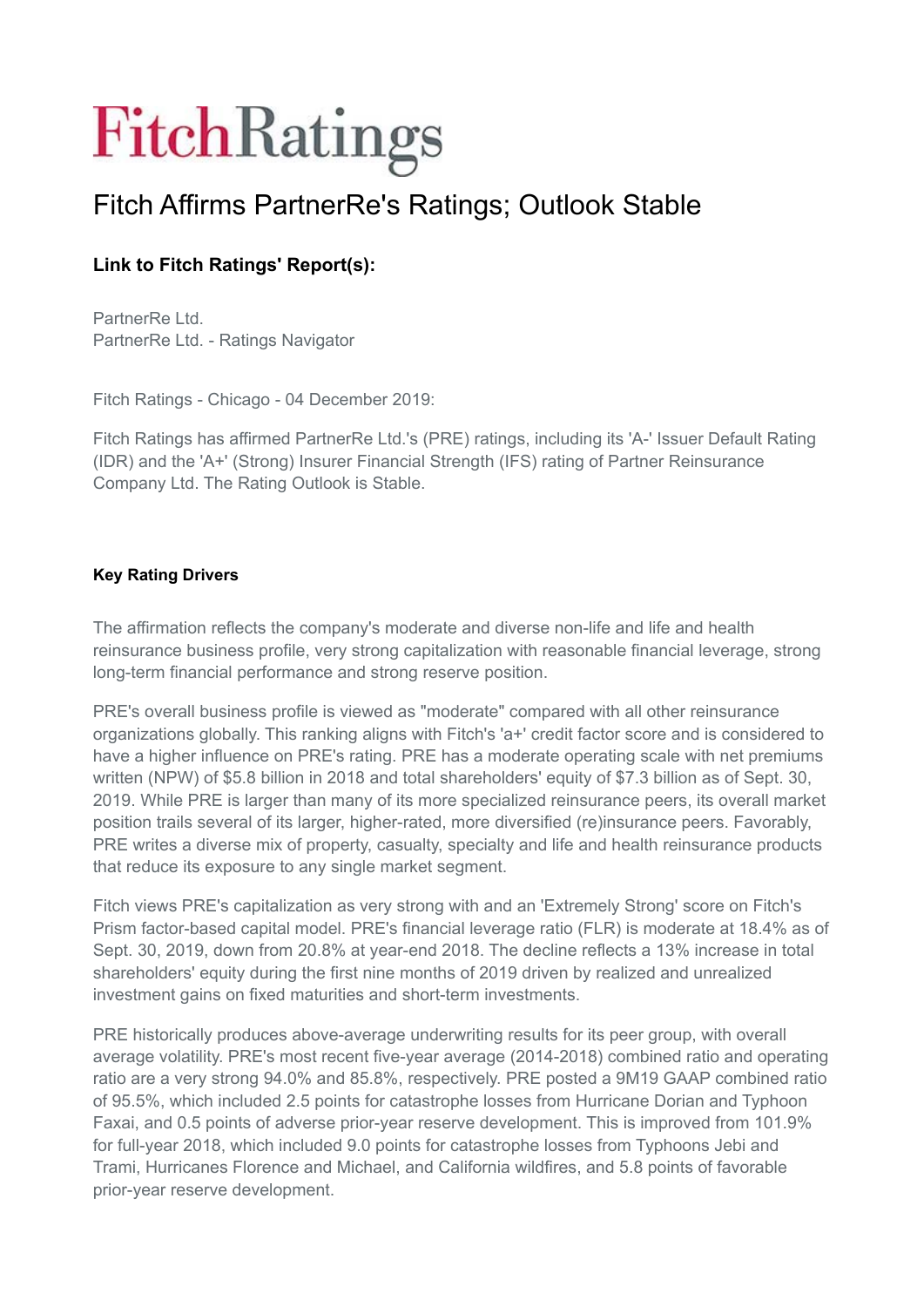The company posted net income of \$998 million through the first nine months of 2019, due to favorable operating profitability and \$765 million of net realized (\$237 million) and unrealized (\$527 million) investment gains. Unrealized investment gains include \$263 million on fixedincome securities from a decline in interest rates and narrowing credit spreads and \$244 million of unrealized gains on equities. This compares with a net loss of \$132 million in full-year 2018 driven by net realized and unrealized investment losses of \$390 million, primarily on fixed-income securities from an increase in interest rates and widening credit spreads.

PRE's loss reserves exhibit consistent favorable development, significantly contributing to earnings. Over the recent five-year period (2014-2018) the company produced prior-year reserve releases totaling \$2.9 billion, or 13.7% of net premiums earned, averaging 6.0% and 8.3% of beginning of year reserves and shareholders' equity, respectively. Fitch expects PRE's reserve adequacy to be strong, with continued favorable development, although at levels reduced from those historically.

Fitch does not rate PRE's parent company, EXOR N.V., but views EXOR's credit quality as neutral to PRE's ratings. Fitch expects EXOR to maintain a conservative dividend policy from PRE, preferring to accumulate capital for business opportunities. EXOR made a commitment to limit common share dividends from PRE to 67% of quarterly net income until year-end 2020. PRE continues to manage its operations generally independent of EXOR, although EXOR is expected to offer reasonable support to PRE as needed.

#### **RATING SENSITIVITIES**

Key rating sensitivities that could result in an upgrade include improvement to a favorable business profile as a result of an enhanced relative competitive market position; demonstrating favorable run-rate earnings and low volatility, with a combined ratio in the low 90% range; growth in risk-adjusted capital, while maintaining an 'Extremely Strong' Prism score; an FLR at or below 20%; and fixed-charge coverage of at least 8.0x.

Key rating sensitivities that could result in a downgrade include sustained reported combined ratios above 100%, operating ratios above 90% or net income ROE below 7%; fixed-charge coverage below 6.0x; consistent adverse loss reserve development; failure to maintain at least a 'Very Strong' Prism score; an FLR above 25%; or deterioration in EXOR's credit profile.

Hybrid securities ratings could also be lowered by one notch to reflect higher nonperformance risk should Fitch view Bermuda's regulatory environment as becoming more restrictive in its supervision of (re)insurers with respect to hybrid features.

#### **ESG Considerations**

Unless otherwise disclosed in this section, the highest level of ESG credit relevance is a score of 3 - ESG issues are credit neutral or have only a minimal credit impact on the entity, either due to their nature or the way in which they are being managed by the entity.

For more information on Fitch's ESG Relevance Scores, visit www.fitchratings.com/esg.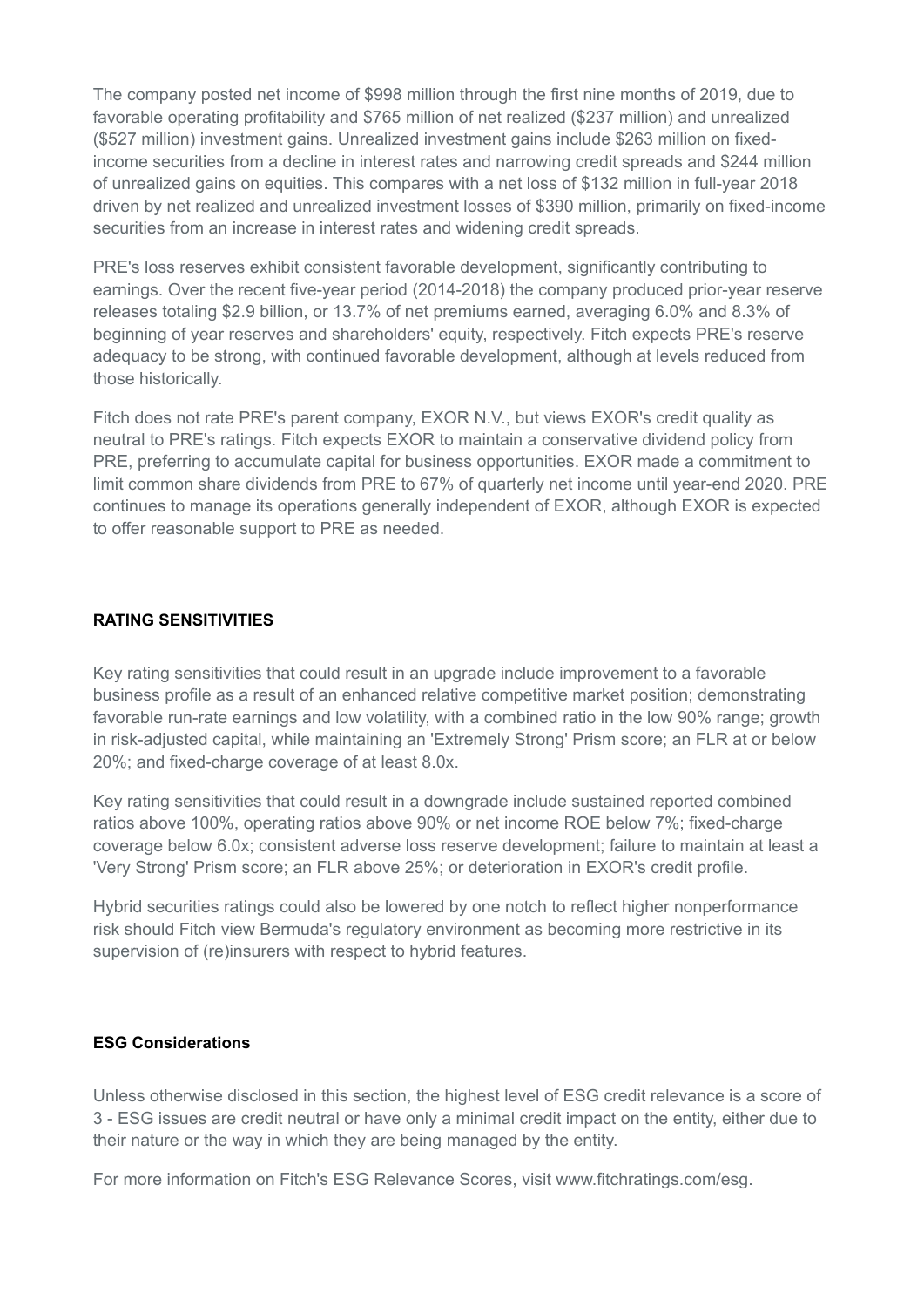| <b>RATING ACTIONS</b>                      |                                     |              |  |  |  |
|--------------------------------------------|-------------------------------------|--------------|--|--|--|
| ENTITY/DEBT                                | <b>RATING</b>                       | <b>PRIOR</b> |  |  |  |
| PartnerRe Finance B LLC                    |                                     |              |  |  |  |
| senior unsecured                           | <b>LT</b><br>BBB+<br>Affirmed       | BBB+         |  |  |  |
| <b>Partner Reinsurance</b><br>Company Ltd. | Ins Fin Str<br>A+<br>Affirmed       | A+           |  |  |  |
| PartnerRe Ltd.                             | LT IDR<br>A-<br>Affirmed            | A-           |  |  |  |
| preferred                                  | LT<br><b>BBB</b><br>Affirmed        | BBB          |  |  |  |
| junior subordinated                        | <b>LT</b><br><b>BBB</b><br>Affirmed | BBB          |  |  |  |
| PartnerRe Ireland Finance<br><b>DAC</b>    |                                     |              |  |  |  |
| senior unsecured                           | <b>LT</b><br>BBB+<br>Affirmed       | BBB+         |  |  |  |

Additional information is available on www.fitchratings.com

The following issuer(s) did not participate in the rating process, or provide additional information, beyond the issuer's available public disclosure: PartnerRe Ltd., Partner Reinsurance Company Ltd., PartnerRe Ireland Finance DAC, PartnerRe Finance B LLC

### **Applicable Criteria**

Insurance Rating Criteria -- Effective Nov. 18, 2019– March 1, 2020 (pub. 18 Nov 2019)

### **Additional Disclosures**

Dodd-Frank Rating Information Disclosure Form Solicitation Status Endorsement Policy

#### **DISCLAIMER**

ALL FITCH CREDIT RATINGS ARE SUBJECT TO CERTAIN LIMITATIONS AND DISCLAIMERS. PLEASE READ THESE LIMITATIONS AND DISCLAIMERS BY FOLLOWING THIS LINK: HTTPS://WWW.FITCHRATINGS.COM/UNDERSTANDINGCREDITRATINGS. IN ADDITION, RATING DEFINITIONS AND THE TERMS OF USE OF SUCH RATINGS ARE AVAILABLE ON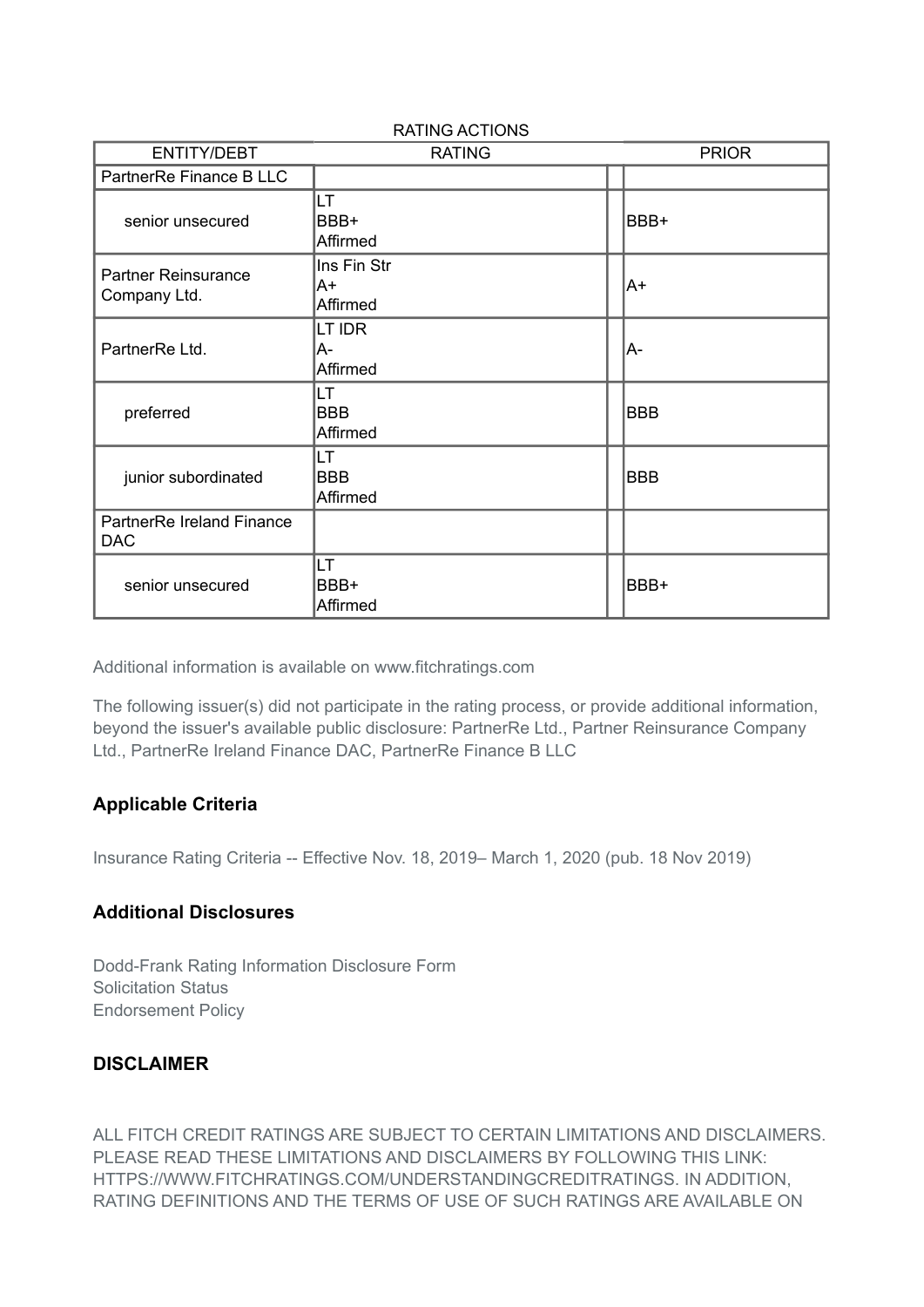THE AGENCY'S PUBLIC WEB SITE AT WWW.FITCHRATINGS.COM. PUBLISHED RATINGS, CRITERIA, AND METHODOLOGIES ARE AVAILABLE FROM THIS SITE AT ALL TIMES. FITCH'S CODE OF CONDUCT, CONFIDENTIALITY, CONFLICTS OF INTEREST, AFFILIATE FIREWALL, COMPLIANCE, AND OTHER RELEVANT POLICIES AND PROCEDURES ARE ALSO AVAILABLE FROM THE CODE OF CONDUCT SECTION OF THIS SITE. DIRECTORS AND SHAREHOLDERS RELEVANT INTERESTS ARE AVAILABLE AT HTTPS://WWW.FITCHRATINGS.COM/SITE/REGULATORY. FITCH MAY HAVE PROVIDED ANOTHER PERMISSIBLE SERVICE TO THE RATED ENTITY OR ITS RELATED THIRD PARTIES. DETAILS OF THIS SERVICE FOR RATINGS FOR WHICH THE LEAD ANALYST IS BASED IN AN EU-REGISTERED ENTITY CAN BE FOUND ON THE ENTITY SUMMARY PAGE FOR THIS ISSUER ON THE FITCH WEBSITE.

#### **COPYRIGHT**

Copyright © 2019 by Fitch Ratings, Inc., Fitch Ratings Ltd. and its subsidiaries. 33 Whitehall Street, NY, NY 10004. Telephone: 1-800-753-4824, (212) 908-0500. Fax: (212) 480-4435. Reproduction or retransmission in whole or in part is prohibited except by permission. All rights reserved. In issuing and maintaining its ratings and in making other reports (including forecast information), Fitch relies on factual information it receives from issuers and underwriters and from other sources Fitch believes to be credible. Fitch conducts a reasonable investigation of the factual information relied upon by it in accordance with its ratings methodology, and obtains reasonable verification of that information from independent sources, to the extent such sources are available for a given security or in a given jurisdiction. The manner of Fitch's factual investigation and the scope of the third-party verification it obtains will vary depending on the nature of the rated security and its issuer, the requirements and practices in the jurisdiction in which the rated security is offered and sold and/or the issuer is located, the availability and nature of relevant public information, access to the management of the issuer and its advisers, the availability of pre-existing third-party verifications such as audit reports, agreed-upon procedures letters, appraisals, actuarial reports, engineering reports, legal opinions and other reports provided by third parties, the availability of independent and competent third- party verification sources with respect to the particular security or in the particular jurisdiction of the issuer, and a variety of other factors. Users of Fitch's ratings and reports should understand that neither an enhanced factual investigation nor any third-party verification can ensure that all of the information Fitch relies on in connection with a rating or a report will be accurate and complete. Ultimately, the issuer and its advisers are responsible for the accuracy of the information they provide to Fitch and to the market in offering documents and other reports. In issuing its ratings and its reports, Fitch must rely on the work of experts, including independent auditors with respect to financial statements and attorneys with respect to legal and tax matters. Further, ratings and forecasts of financial and other information are inherently forward-looking and embody assumptions and predictions about future events that by their nature cannot be verified as facts. As a result, despite any verification of current facts, ratings and forecasts can be affected by future events or conditions that were not anticipated at the time a rating or forecast was issued or affirmed.

The information in this report is provided "as is" without any representation or warranty of any kind, and Fitch does not represent or warrant that the report or any of its contents will meet any of the requirements of a recipient of the report. A Fitch rating is an opinion as to the creditworthiness of a security. This opinion and reports made by Fitch are based on established criteria and methodologies that Fitch is continuously evaluating and updating. Therefore, ratings and reports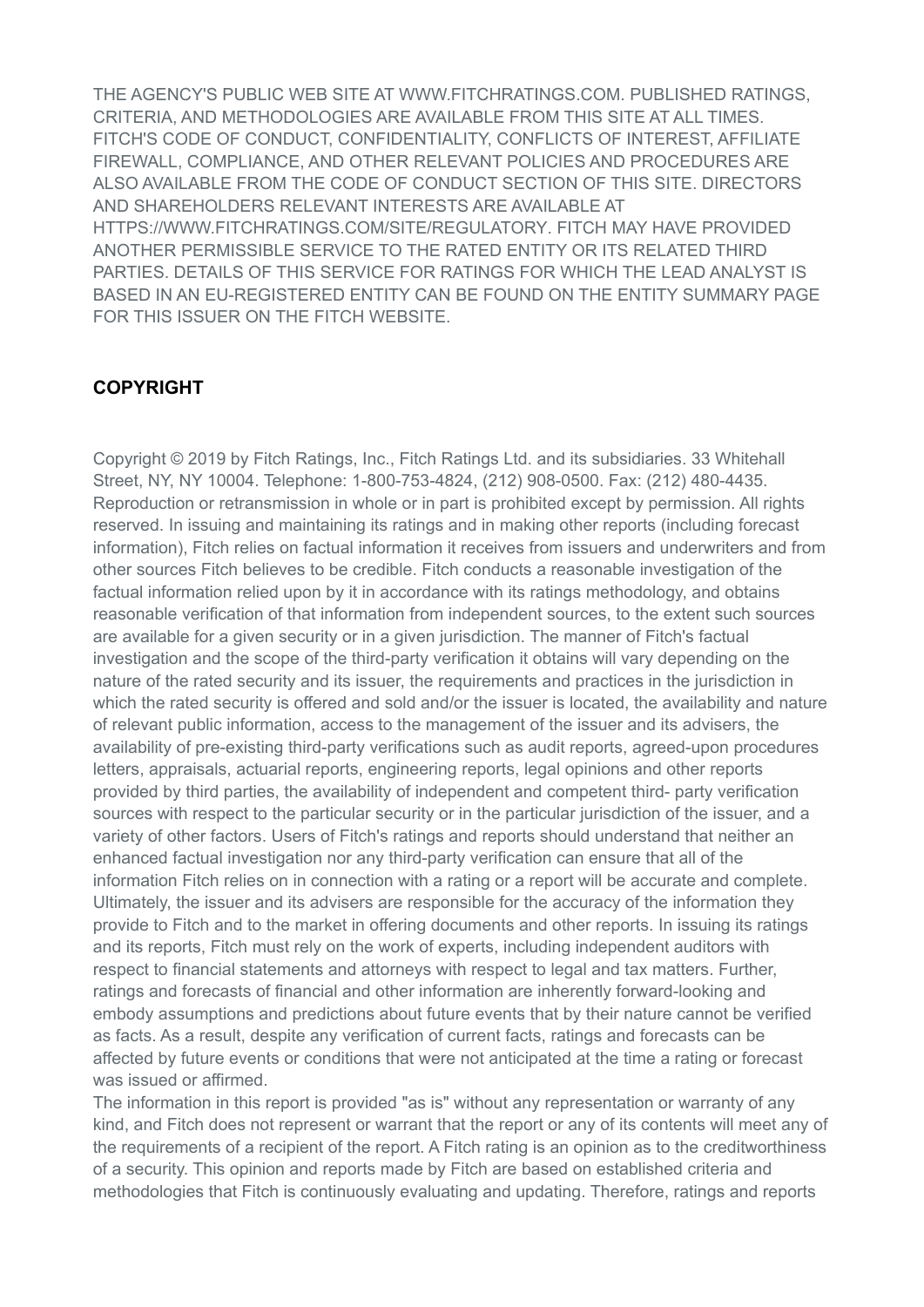are the collective work product of Fitch and no individual, or group of individuals, is solely responsible for a rating or a report. The rating does not address the risk of loss due to risks other than credit risk, unless such risk is specifically mentioned. Fitch is not engaged in the offer or sale of any security. All Fitch reports have shared authorship. Individuals identified in a Fitch report were involved in, but are not solely responsible for, the opinions stated therein. The individuals are named for contact purposes only. A report providing a Fitch rating is neither a prospectus nor a substitute for the information assembled, verified and presented to investors by the issuer and its agents in connection with the sale of the securities. Ratings may be changed or withdrawn at any time for any reason in the sole discretion of Fitch. Fitch does not provide investment advice of any sort. Ratings are not a recommendation to buy, sell, or hold any security. Ratings do not comment on the adequacy of market price, the suitability of any security for a particular investor, or the tax-exempt nature or taxability of payments made in respect to any security. Fitch receives fees from issuers, insurers, guarantors, other obligors, and underwriters for rating securities. Such fees generally vary from US\$1,000 to US\$750,000 (or the applicable currency equivalent) per issue. In certain cases, Fitch will rate all or a number of issues issued by a particular issuer, or insured or guaranteed by a particular insurer or guarantor, for a single annual fee. Such fees are expected to vary from US\$10,000 to US\$1,500,000 (or the applicable currency equivalent). The assignment, publication, or dissemination of a rating by Fitch shall not constitute a consent by Fitch to use its name as an expert in connection with any registration statement filed under the United States securities laws, the Financial Services and Markets Act of 2000 of the United Kingdom, or the securities laws of any particular jurisdiction. Due to the relative efficiency of electronic publishing and distribution, Fitch research may be available to electronic subscribers up to three days earlier than to print subscribers.

For Australia, New Zealand, Taiwan and South Korea only: Fitch Australia Pty Ltd holds an Australian financial services license (AFS license no. 337123) which authorizes it to provide credit ratings to wholesale clients only. Credit ratings information published by Fitch is not intended to be used by persons who are retail clients within the meaning of the Corporations Act 2001

Fitch Ratings, Inc. is registered with the U.S. Securities and Exchange Commission as a Nationally Recognized Statistical Rating Organization (the "NRSRO"). While certain of the NRSRO's credit rating subsidiaries are listed on Item 3 of Form NRSRO and as such are authorized to issue credit ratings on behalf of the NRSRO (see

https://www.fitchratings.com/site/regulatory), other credit rating subsidiaries are not listed on Form NRSRO (the "non-NRSROs") and therefore credit ratings issued by those subsidiaries are not issued on behalf of the NRSRO. However, non-NRSRO personnel may participate in determining credit ratings issued by or on behalf of the NRSRO.

# **SOLICITATION STATUS**

The ratings above were solicited and assigned or maintained at the request of the rated entity/issuer or a related third party. Any exceptions follow below.

| UNSOLICITED ISSUERS                  |                                  |                                    |                               |  |  |
|--------------------------------------|----------------------------------|------------------------------------|-------------------------------|--|--|
| Entity/Security                      | ISIN/CUSIP/COUPON<br><b>RATE</b> | <b>Rating Type</b>                 | Solicitation<br><b>Status</b> |  |  |
| Partner Reinsurance Company<br>Ltd.  |                                  | Long Term Issuer<br>Default Rating | Unsolicited                   |  |  |
| Partner Reinsurance Company<br>∥Ltd. |                                  | LT Financial Strength<br>Rating    | Unsolicited                   |  |  |
|                                      |                                  |                                    |                               |  |  |